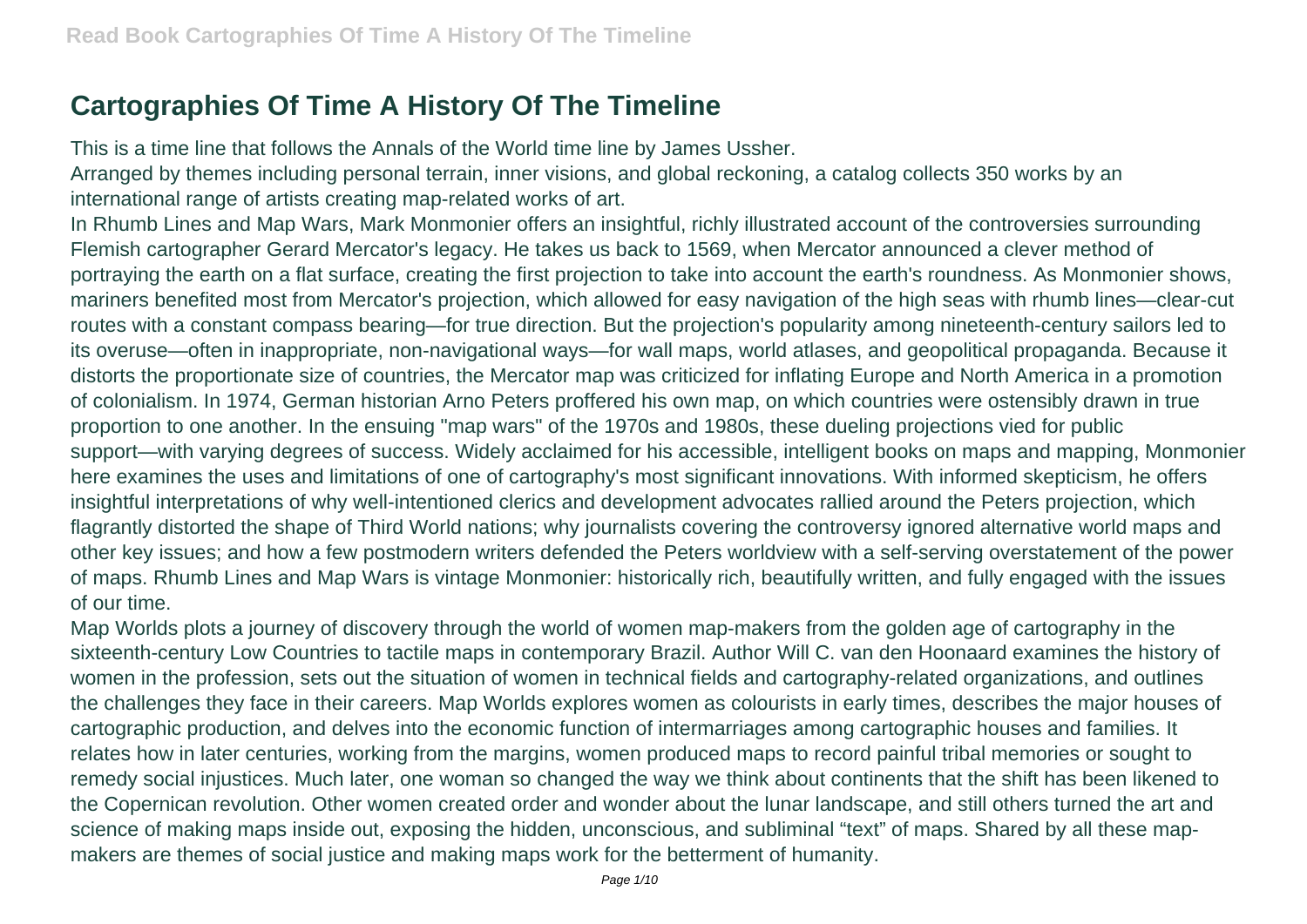By developing the broadest and most inclusive definition of the term "map" ever adopted in the history of cartography, this inaugural volume of the History of Cartography series has helped redefine the way maps are studied and understood by scholars in a number of disciplines. Volume One addresses the prehistorical and historical mapping traditions of premodern Europe and the Mediterranean world. A substantial introductory essay surveys the historiography and theoretical development of the history of cartography and situates the work of the multi-volume series within this scholarly tradition. Cartographic themes include an emphasis on the spatial-cognitive abilities of Europe's prehistoric peoples and their transmission of cartographic concepts through media such as rock art; the emphasis on mensuration, land surveys, and architectural plans in the cartography of Ancient Egypt and the Near East; the emergence of both theoretical and practical cartographic knowledge in the Greco-Roman world; and the parallel existence of diverse mapping traditions (mappaemundi, portolan charts, local and regional cartography) in the Medieval period. Throughout the volume, a commitment to include cosmographical and celestial maps underscores the inclusive definition of "map" and sets the tone for the breadth of scholarship found in later volumes of the series.

When does history begin? What characterizes it? This book dissolves the logic of a beginning based on writing, civilization, or historical consciousness and offers a model for a history that escapes the continuing grip of the Judeo-Christian time frame. It lays out a new case for bringing neuroscience and neurobiology into the realm of history.

From a rare map of yellow fever in eighteenth-century New York, to Charles Booth's famous maps of poverty in nineteenthcentury London, an Italian racial zoning map of early twentieth-century Asmara, to a map of wealth disparities in the banlieues of twenty-first-century Paris, Mapping Society traces the evolution of social cartography over the past two centuries. In this richly illustrated book, Laura Vaughan examines maps of ethnic or religious difference, poverty, and health inequalities, demonstrating how they not only serve as historical records of social enquiry, but also constitute inscriptions of social patterns that have been etched deeply on the surface of cities.

Manuel Lima's smash hit Visual Complexity is now available in paperback. This groundbreaking 2011 book—the first to combine a thorough history of information visualization with a detailed look at today's most innovative applications—clearly illustrates why making meaningful connections inside complex data networks has emerged as one of the biggest challenges in twenty-firstcentury design. From diagramming networks of friends on Facebook to depicting interactions among proteins in a human cell, Visual Complexity presents one hundred of the most interesting examples of informationvisualization by the field's leading practitioners.

Italy's northern border follows the watershed that separates the drainage basins of Northern and Southern Europe. Running mostly at high altitudes, it crosses snowfields and perennial glaciers--all of which are now melting as a result of anthropogenic climate change. As the watershed shifts so does the border, contradicting its representations on official maps. Italy, Austria, and Switzerland have consequently introduced the novel legal concept of a "moving border," one that acknowledges the volatility of geographical features once thought to be stable. A Moving Border: Alpine Cartographies of Climate Change builds upon the Italian Limes project by Studio Folder, which was devised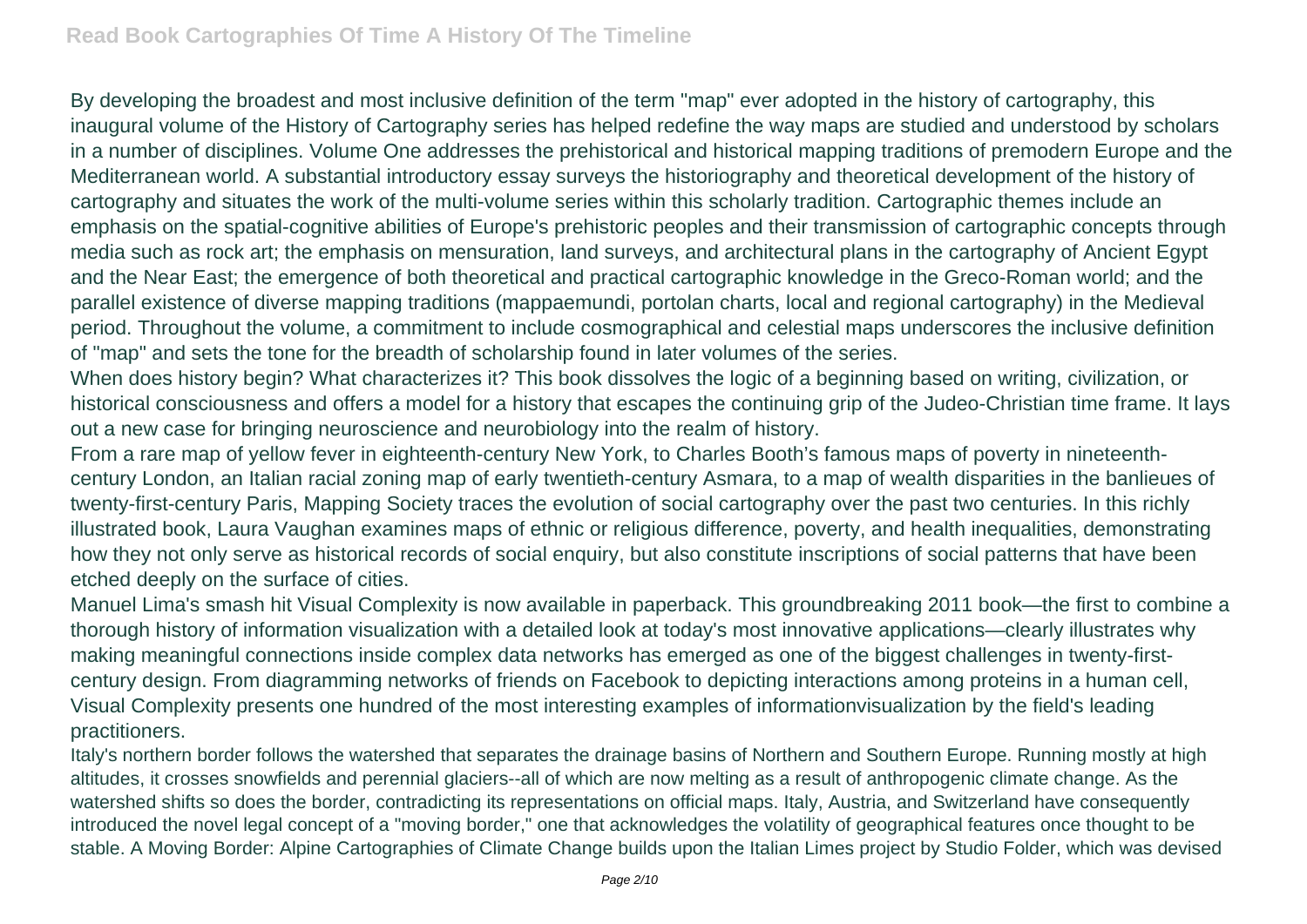#### **Read Book Cartographies Of Time A History Of The Timeline**

in 2014 to survey the fluctuations of the boundary line across the Alps in real time. The book charts the effects of climate change on geopolitical understandings of border and the cartographic methods used to represent them. Locating the Italian condition alongside a longer political history of boundary making, the book brings together critical essays, visualizations, and unpublished documents from state archives. By examining the nexus of nationalism and cartography, A Moving Border details how borders are both material and imagined, and the ways global warming challenges Western conceptions of territory. Even more, it provides a blueprint for spatial intervention in a world where ecological processes are bound to dominate geopolitical affairs. A Moving Border features a foreword by Bruno Latour and texts by Stuart Elden, Mia Fuller, Francesca Hughes, and Wu Ming 1, and is co-published with ZKM | Center for Art and Media, Karlsruhe. Romantic Cartographies is the first collection to explore the reach and significance of cartographic practice in Romantic-period culture. Revealing the diverse ways in which the period sought to map and spatialise itself, the volume also considers the engagement of our own digital cultures with Romanticism's 'map-mindedness'. Original, exploratory essays engage with a wide range of cartographic projects, objects and experiences in Britain, and globally. Subjects range from Wordsworth, Clare and Walter Scott, to Romantic board games and geographical primers, to reveal the pervasiveness of the cartographic imagination in private and public spheres. Bringing together literary analysis, creative practice, geography, cartography, history, politics and contemporary technologies – just as the cartographic enterprise did in the Romantic period itself – Romantic Cartographies enriches our understanding of what it means to 'map' literature and culture. This volume argues that the mapping of stories, movement and change should not be understood as an innovation of contemporary cartography, but rather as an important aspect of human cartography with a longer history than might be assumed. The authors in this collection reflect upon the main characteristics and evolutions of story and motion mapping, from the figurative news and history maps that were mass-produced in early modern Europe, through the nineteenth- and twentieth-century flow maps that appeared in various atlases, up to the digital and interactive motion and personalised maps that are created today. Rather than presenting a clear and homogeneous history from the past up until the present, this book offers a toolbox for understanding and interpreting the complex interplays and links between narrative, motion and maps.

Our critically acclaimed smash hit Cartographies of Time is now available in paperback. In this first comprehensive history of graphic representations of time, authors Daniel Rosenberg and Anthony Grafton have crafted a lively history featuring fanciful characters and unexpected twists and turns. From medieval manuscripts to websites, Cartographies of Time features a wide variety of timelines that in their own unique ways, curving, crossing, branching, defy conventional thinking about the form. A fifty-four-foot-long timeline from 1753 is mounted on a scroll and encased in a protective box. Another timeline uses the different parts of the human body to show the genealogies of Jesus Christ and the rulers of Saxony. Ladders created by missionaries in eighteenth-century Oregon illustrate Bible stories in a vertical format to convert Native Americans. Also included is the April 1912 Marconi North Atlantic Communication chart, which tracked ships, including the Titanic, at points in time rather than by their geographic location, alongside little-known works by famous figures, including a historical chronology by the mapmaker Gerardus Mercator and a chronological board game patented by Mark Twain. Presented in a lavishly illustrated edition, Cartographies of Time is a revelation to anyone interested in the role visual forms have played in our evolving conception of history Mapping Paradigms in Modern and Contemporary Art defines a new cartographic aesthetic, or what Simonetta Moro calls carto-aesthetics, as a key to interpreting specific phenomena in modern and contemporary art, through the concept of poetic cartography. The problem of mapping, although indebted to the "spatial turn" of poststructuralist philosophy, is reconstructed as hermeneutics, while exposing the nexus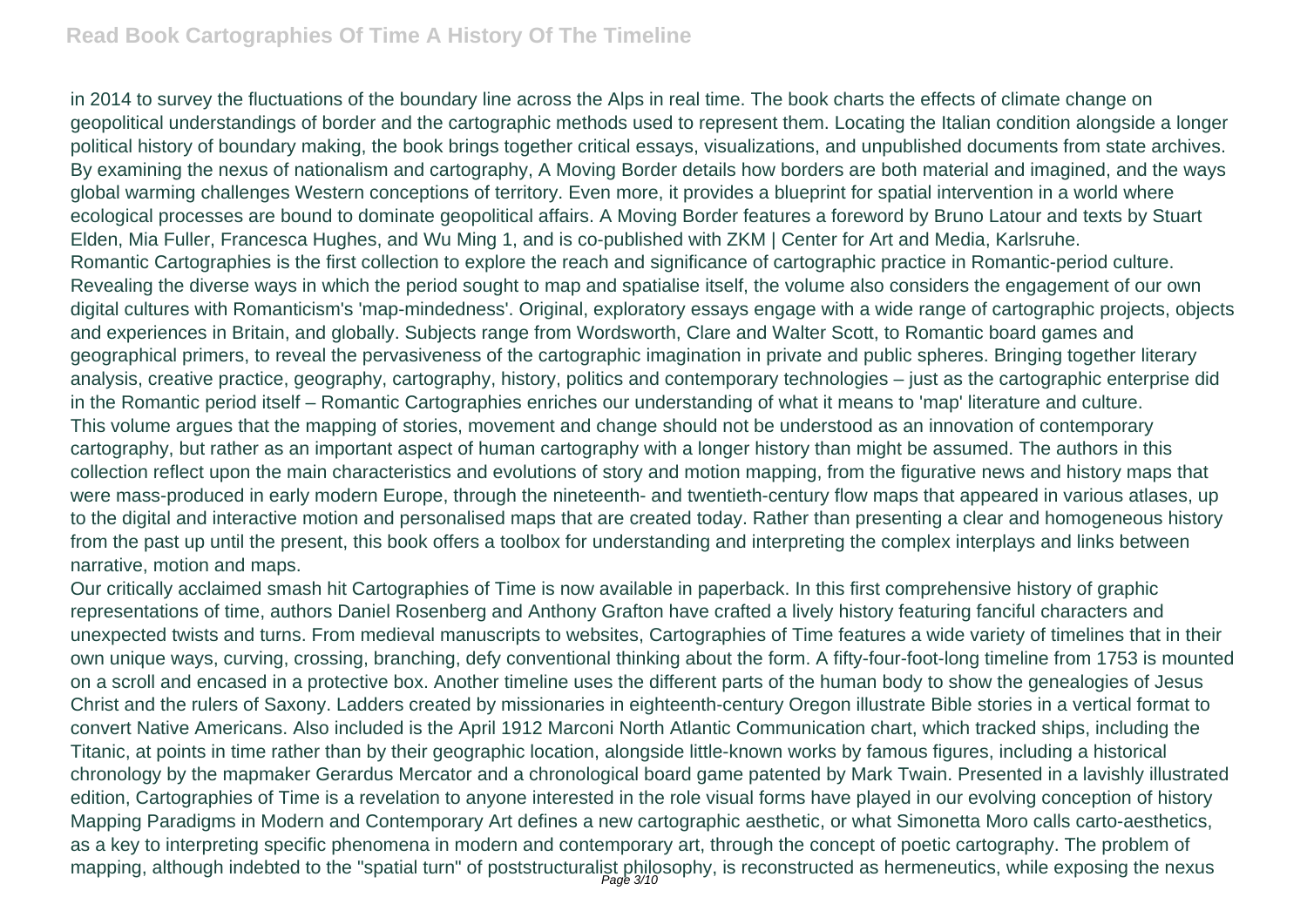between topology, space-time, and memory. The book posits that the emergence of "mapping" as a ubiquitous theme in contemporary art can be attributed to the power of the cartographic model to constitute multiple worldviews that can be seen as paradigmatic of the postmodern and contemporary condition. This book will be of particular interest to scholars in art history, art theory, aesthetics, and cartography. In Maps of the Imagination, Peter Turchi posits the idea that maps help people understand where they are in the world in the same way that literature, whether realistic or experimental, attempts to explain human realities. The author explores how writers and cartographers use many of the same devices for plotting and executing their work, making crucial decisions about what to include and what to leave out, in order to get from here to there, without excess baggage or a confusing surplus of information. Turchi traces the history of maps, from their initial decorative and religious purposes to their later instructional applications. He describes how maps rely on projections in order to portray a three-dimensional world on the two-dimensional flat surface of paper, which he then relates to what writers do in projecting a literary work from the imagination onto the page.

This "absorbing history of the Ordnance Survey"—the first complete map of the British Isles—"charts the many hurdles map-makers have had to overcome" (The Guardian, UK). Map of a Nation tells the story of the creation of the Ordnance Survey map, the first complete, accurate, affordable map of the British Isles. The Ordnance Survey is a much beloved British institution, and this is—amazingly—the first popular history to tell the story of the map and the men who dreamt and delivered it. The Ordnance Survey's history is one of political revolutions, rebellions and regional unions that altered the shape and identity of the United Kingdom over the eighteenth and nineteenth centuries. It's also a deliciously readable account of one of the great untold British adventure stories, featuring intrepid individuals lugging brass theodolites up mountains to make the country visible to itself for the first time.

On the impulse behind Cartographies, Marjorie Agosín writes, "I have always wanted to understand the meaning of displacement and the quest or longing for home." In these lyrical meditations in prose and poetry, Agosín evokes the many places on four continents she has visited or called home. Recording personal and spiritual voyages, the author opens herself to follow the ambiguous, secret map of her memory, which "does not betray." Agosín's journey begins in Chile, where she spent her childhood before her family left in the early days of the Pinochet dictatorship. Of Santiago Agosín writes, "Day and night I think about my city. I dream the dream of all exiles." Agosín also travels to Prague and Vienna, ancestral homes of her grandparents, and to Valparaíso in Chile, which received them as immigrants. Kneeling among the yellow mounds at the Terezin concentration camp, where twenty-two of her relatives died, Agosín places "small stones, shrubs, the stuff of life on graves I did not recognize." And then on through the Middle East, the Mediterranean, Europe, and the Americas . . . Everywhere, she is drawn to women in whose devotion and creativity she sees a deep vein of hope--from Julia, keeper of the synagogue at Rhodes, to the women potters in the Chilean town of Pomaire. Agosín writes of diaspora, exile, and oppression, yet only to highlight the dignity and valor of those who find refuge in their humanity and their art, in community and tradition. Cartographies shows us what can be found when we journey with openness, as approachable to strangers as we are to ourselves.

"A remarkable and sorely needed synthesis of the best of traditional historiographical documentation and critically astute analysis and contextualization. Cartographies complements and, frankly, exceeds any of the English language monographs on similar topics that precede it, and it represents significant contributions to several fields outside of East Asian history, including literature, gender studies, lesbian and gay studies, and cultural studies."—Earl Jackson Jr., author of Strategies of Deviance: Studies in Gay male Representation and Fantastic Living: The Speculative Autobiographies of Samuel R. Delany Page 4/10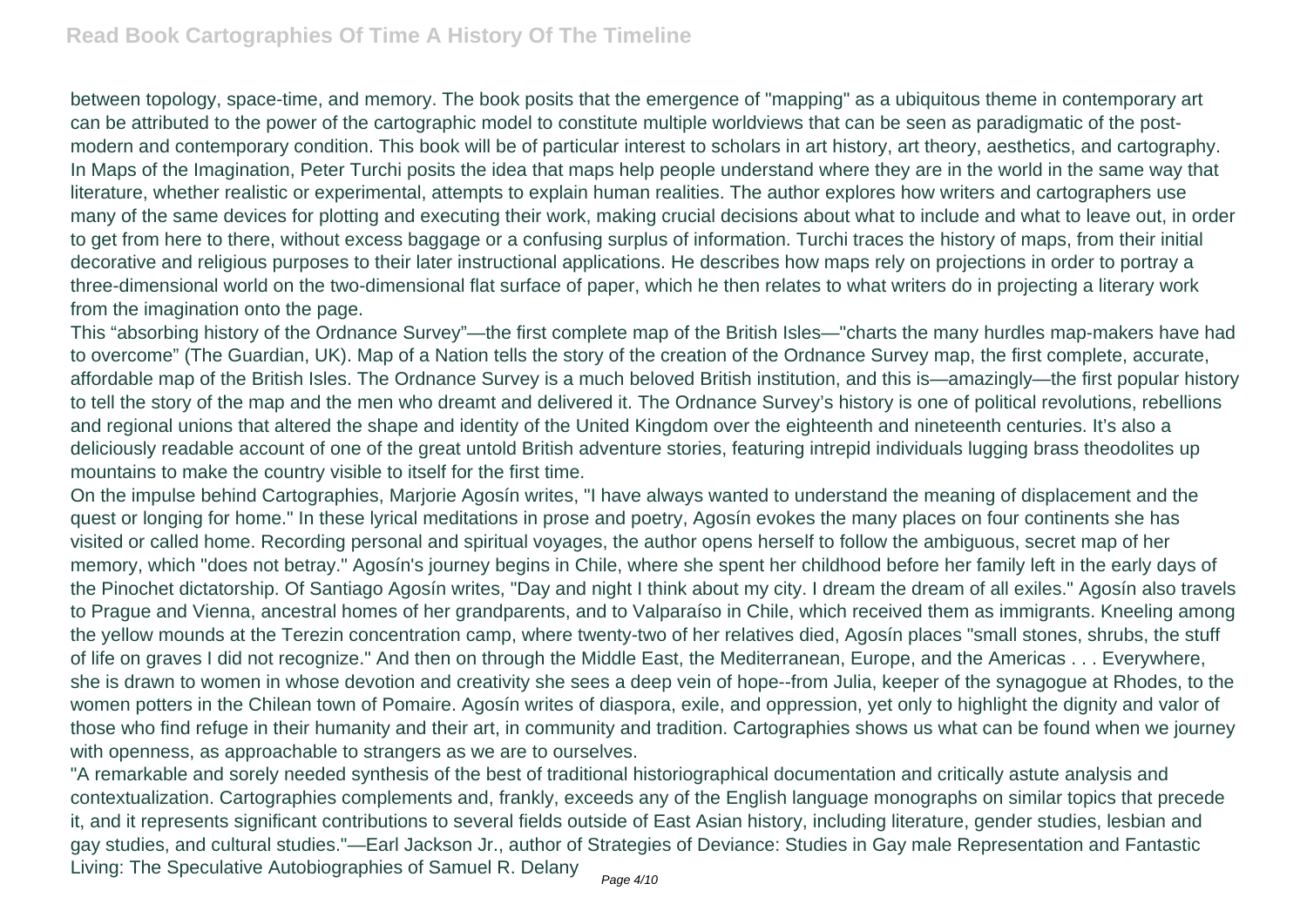## **Read Book Cartographies Of Time A History Of The Timeline**

This Is Not an Atlas gathers more than 40 counter-cartographies from all over the world. This collection shows how maps are created and transformed as a part of political struggle, for critical research or in art and education: from indigenous territories in the Amazon to the antieviction movement in San Francisco; from defending commons in Mexico to mapping refugee camps with balloons in Lebanon; from slums in Nairobi to squats in Berlin; from supporting communities in the Philippines to reporting sexual harassment in Cairo. This Is Not an Atlas seeks to inspire, to document the underrepresented, and to be a useful companion when becoming a counter-cartographer yourself. The relationship of texts and maps, and the mappability of literature, examined from Homer to Houellebecq. Literary authors have frequently called on elements of cartography to ground fictional space, to visualize sites, and to help readers get their bearings in the imaginative world of the text. Today, the convergence of digital mapping and globalization has spurred a cartographic turn in literature. This book gathers leading scholars to consider the relationship of literature and cartography. Generously illustrated with full-color maps and visualizations, it offers the first systematic overview of an emerging approach to the study of literature. The literary map is not merely an illustrative guide but represents a set of relations and tensions that raise questions about representation, fiction, and space. Is literature even mappable? In exploring the cartographic components of literature, the contributors have not only brought literary theory to bear on the map but have also enriched the vocabulary and perspectives of literary studies with cartographic terms. After establishing the theoretical and methodological terrain, they trace important developments in the history of literary cartography, considering topics that include Homer and Joyce, Goethe and the representation of nature, and African cartographies. Finally, they consider cartographic genres that reveal the broader connections between texts and maps, discussing literary map genres in American literature and the coexistence of image and text in early maps. When cartographic aspirations outstripped factual knowledge, mapmakers turned to textual fictions. Contributors Jean-Marc Besse, Bruno Bosteels, Patrick M. Bray, Martin Brückner, Tom Conley, Jörg Dünne, Anders Engberg-Pedersen, John K. Noyes, Ricardo Padrón, Barbara Piatti, Simone Pinet, Clara Rowland, Oliver Simons, Robert Stockhammer, Dominic Thomas, Burkhardt Wolf

When the University of Chicago Press launched the landmark History of Cartography series nearly thirty years ago, founding editors J.B. Harley and David Woodward hoped to create a new basis for map history. They did not, however, anticipate the larger renaissance in map studies that the series would inspire. But as the renown of the series and the comprehensiveness and acuity of the present volume demonstrate, the history of cartography has proven to be unexpectedly fertile ground.--Amazon.com.

From the late fifteenth century onwards, scholars across Europe began to write books about how to read and evaluate histories. These pioneering works grew from complex early modern debates about law, religion and classical scholarship. Anthony Grafton's book is based on his Trevelyan Lectures of 2005, and it proves to be a powerful and imaginative exploration of some central themes in the history of European ideas. Grafton explains why so many of these works were written, why they attained so much insight – and why, in the centuries that followed, most scholars gradually forgot that they had existed. Elegant and accessible, What Was History? is a deliberate evocation of E. H. Carr's celebrated Trevelyan Lectures, What Is History?.

"By studying 17th century maps Kivelson sheds light on Muscovite Russia - the relationship of state and society, the growth of an empire, the rise of serfdom and the place of Orthodox Christianity in society"-OCLC

Almost universally, newly independent states seek to affirm their independence and identity by making the production of new maps and atlases a top priority. For formerly colonized peoples, however, this process neither begins nor ends with independence, and it is rarely straightforward. Mapping their own land is fraught with a fresh set of issues: how to define and administer their territories, develop their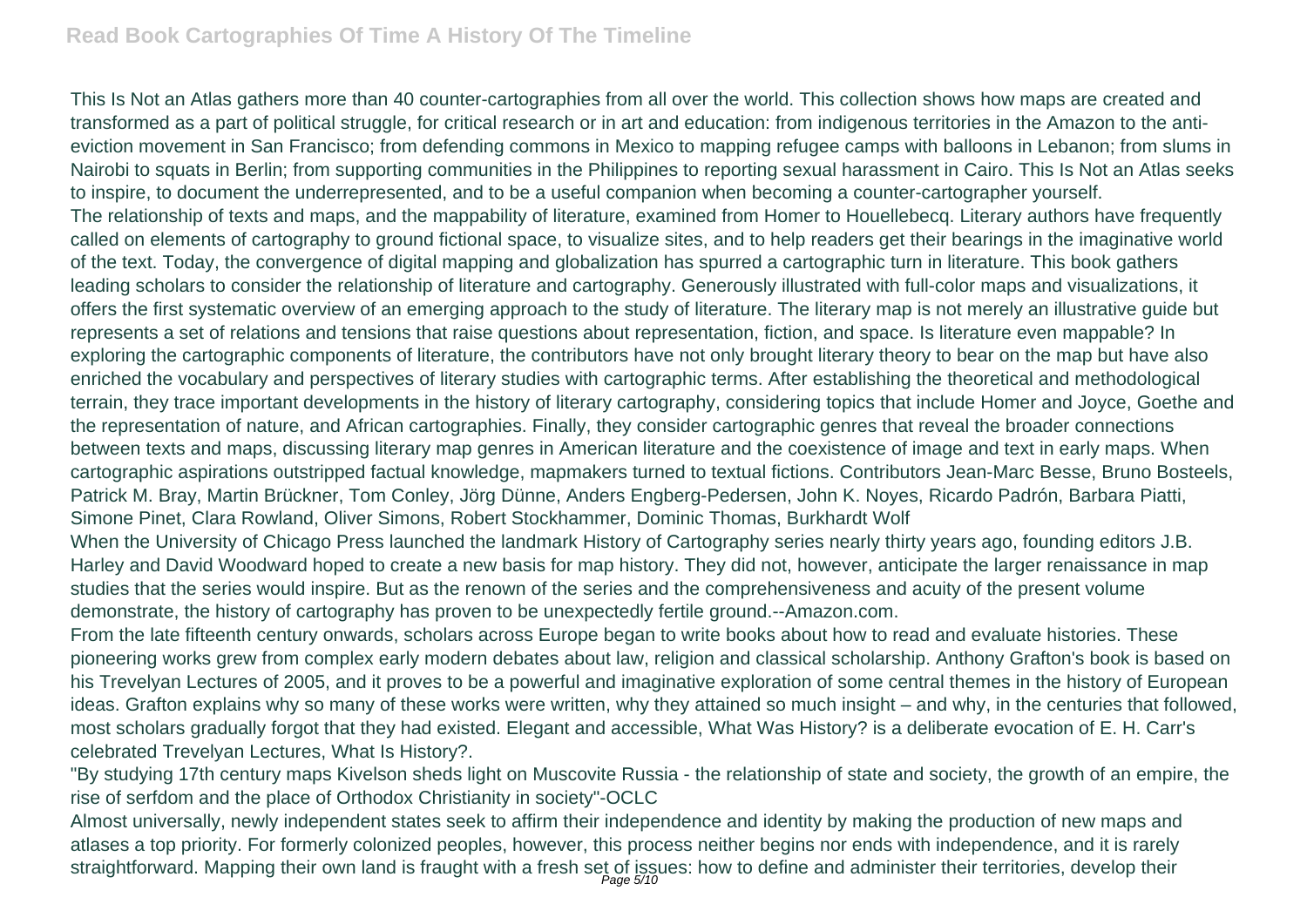national identity, establish their role in the community of nations, and more. The contributors to Decolonizing the Map explore this complicated relationship between mapping and decolonization while engaging with recent theoretical debates about the nature of decolonization itself. These essays, originally delivered as the 2010 Kenneth Nebenzahl, Jr., Lectures in the History of Cartography at the Newberry Library, encompass more than two centuries and three continents—Latin America, Africa, and Asia. Ranging from the late eighteenth century through the mid-twentieth, contributors study topics from mapping and national identity in late colonial Mexico to the enduring complications created by the partition of British India and the racialized organization of space in apartheid and post-apartheid South Africa. A vital contribution to studies of both colonization and cartography, Decolonizing the Map is the first book to systematically and comprehensively examine the engagement of mapping in the long—and clearly unfinished—parallel processes of decolonization and nation building in the modern world.

The relational complexity of urban and rural landscapes in space and in time The development of historical geographical information systems (HGIS) and other methods from the digital humanities have revolutionised historical research on cultural landscapes. Additionally, the opening up of increasingly diverse collections of source material, often incomplete and difficult to interpret, has led to methodologically innovative experiments. One of today's major challenges, however, concerns the concepts and tools to be deployed for mapping processes of transformation—that is, interpreting and imagining the relational complexity of urban and rural landscapes, both in space and in time, at micro- and macro-scale. Mapping Landscapes in Transformation gathers experts from different disciplines, active in the fields of historical geography, urban and landscape history, archaeology and heritage conservation. They are specialised in a wide variety of space-time contexts, including regions within Europe, Asia, and the Americas, and periods from antiquity to the 21st century. Contributors: Karl Beelen (Karlsruhe IT), John Bintliff (Leiden University / Edinburgh University), Bieke Cattoor (TU Delft), Jill Desimini (Harvard University), Cecilia Furlan (TU Delft / KU Leuven), Ian Gregory and Christopher Donaldson (Lancaster University), Joanna Taylor (University of Manchester), Piraye Hacigüzeller, Frank Vermeulen and Devi Taelman (Ghent University), Ralf Vandam and Jeroen Poblome (KU Leuven), Reinout Klaarenbeek (KU Leuven), Sanne Maekelberg (KU Leuven), Steffen Nijhuis (TU Delft), Cristina Purcar (TU Cluj-Napoca), Changxue Shu (KU Leuven, FWO), Bram Vannieuwenhuyze (University of Amsterdam), May Yuan and Arlo McKee (University of Texas, Dallas) Ebook available in Open Access. This publication is GPRC-labeled (Guaranteed Peer-Reviewed Content).

Cartographies of TimeA History of the TimelinePrinceton Architectural Press

Mapmaking fulfills one of our most ancient and deepseated desires: understanding the world around us and our place in it. But maps need not just show continents and oceans: there are maps to heaven and hell; to happiness and despair; maps of moods, matrimony, and mythological places. There are maps to popular culture, from Gulliver's Island to Gilligan's Island. There are speculative maps of the world before it was known, and maps to secret places known only to the mapmaker. Artists' maps show another kind of uncharted realm: the imagination. What all these maps have in common is their creators' willingness to venture beyond the boundaries of geography or convention. You Are Here is a wide-ranging collection of such superbly inventive maps. These are charts of places you're not expected to find, but a voyage you take in your mind: an exploration of the ideal country estate from a dog's perspective; a guide to buried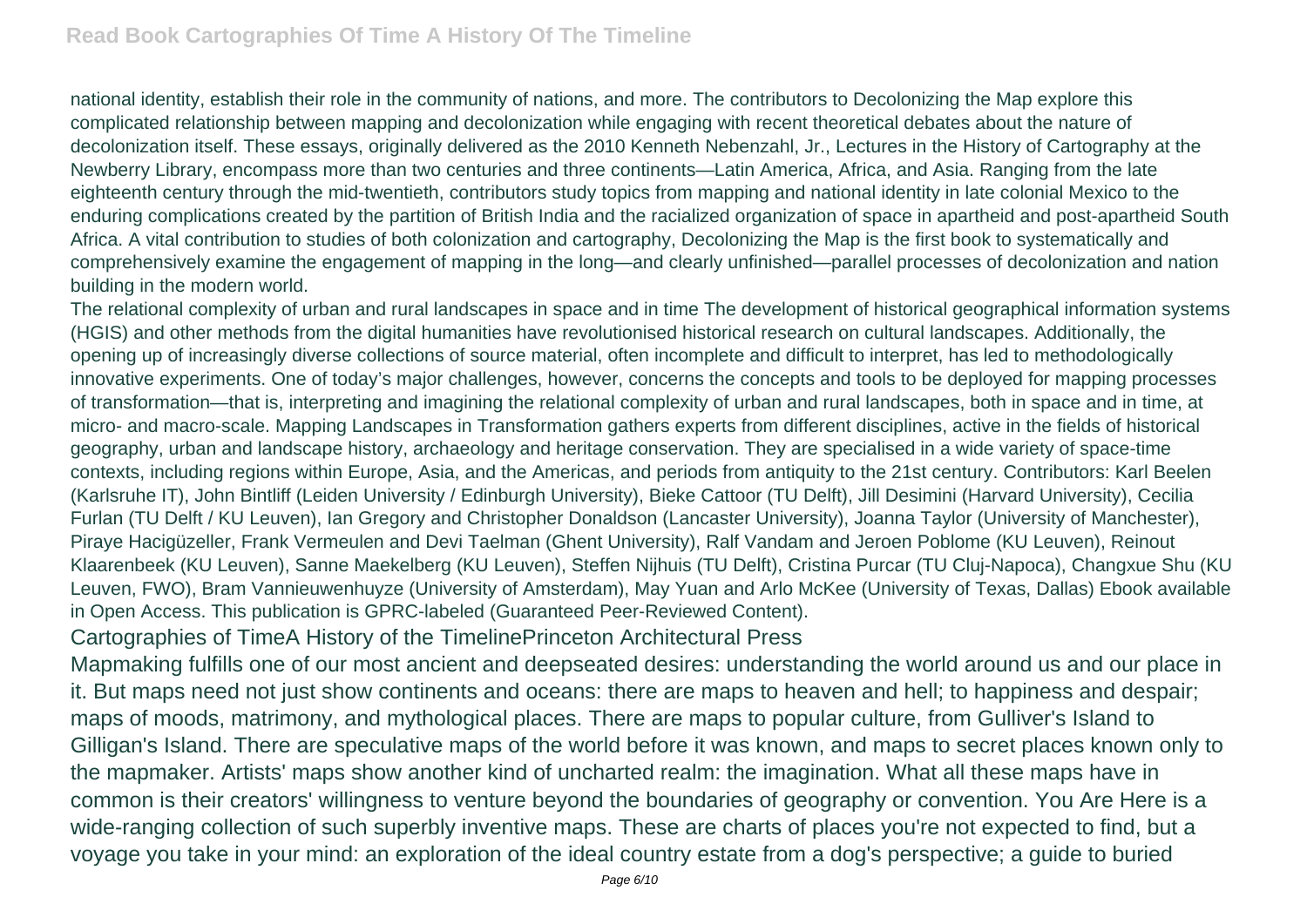treasure on Skeleton Island; a trip down the road to success; or the world as imagined by an inmate of a mental institution. With over 100 maps from artists, cartographers, and explorers, You are Here gives the reader a breath-taking view of worlds, both real and imaginary.

A fascinating adventure on the trail of time. An encyclopedic work well illustrated and laced with anecdotes, quotations, and parables, written by a timesmith who ranges the clockshops of the Precambrian to the restaurant at the end of the universe. Fraser is a leading authority in the world on the study of time.

Now in Paperback! What does history look like? How do you draw time? Cartographies of Time is the first history of the timeline, written engagingly and with incredible visuals. The authors, both accomplished writers and historians, sketch the shifting field of graphic representations of history from the beginning of the print age through the present. They shed light on western views of history and on the complex relationship between general ideas about the course of events and the technical efforts to record and connect dates and names in the past. In addition to telling a rich, forgotten story, this book serves as a kind of grammar of historical representation, uncovering the ways in which time has been structured in thought and in images, in the Western tradition. Written for both the academically curious and the general reader, Cartographies of Time provides a set of tools for understanding the evolution and the significance of graphic representations of time both in history and in contemporary culture.

A cutting†'edge media history on a perennially fascinating topic, which attempts to answer the crucial question: Who is in charge, the servant or the master?†‹ Though classic servants like the butler or the governess have largely vanished, the Internet is filled with servers: web, ftp, mail, and others perform their daily drudgery, going about their business noiselessly and unnoticed. Why then are current†'day digital drudges called servers? Markus Krajewski explores this question by going from the present back to the Baroque to study historical aspects of service through various perspectives, be it the servants' relationship to architecture or their function in literary or scientific contexts. At the intersection of media studies, cultural history, and literature, this work recounts the gradual transition of agency from human to nonhuman actors to show how the concept of the digital server stems from the classic role of the servant. Finding one's way with a map is a relatively recent phenomenon. In premodern times, maps were used, if at all, mainly for planning journeys in advance, not for guiding travelers on the road. With the exception of navigational sea charts, the use of maps by travelers only became common in the modern era; indeed, in the last two hundred years, maps have become the most ubiquitous and familiar genre of modern cartography. Examining the historical relationship between travelers, navigation, and maps, Cartographies of Travel and Navigation considers the cartographic response to the new modalities of modern travel brought about by technological and institutional developments in the twentieth century. Page 7/10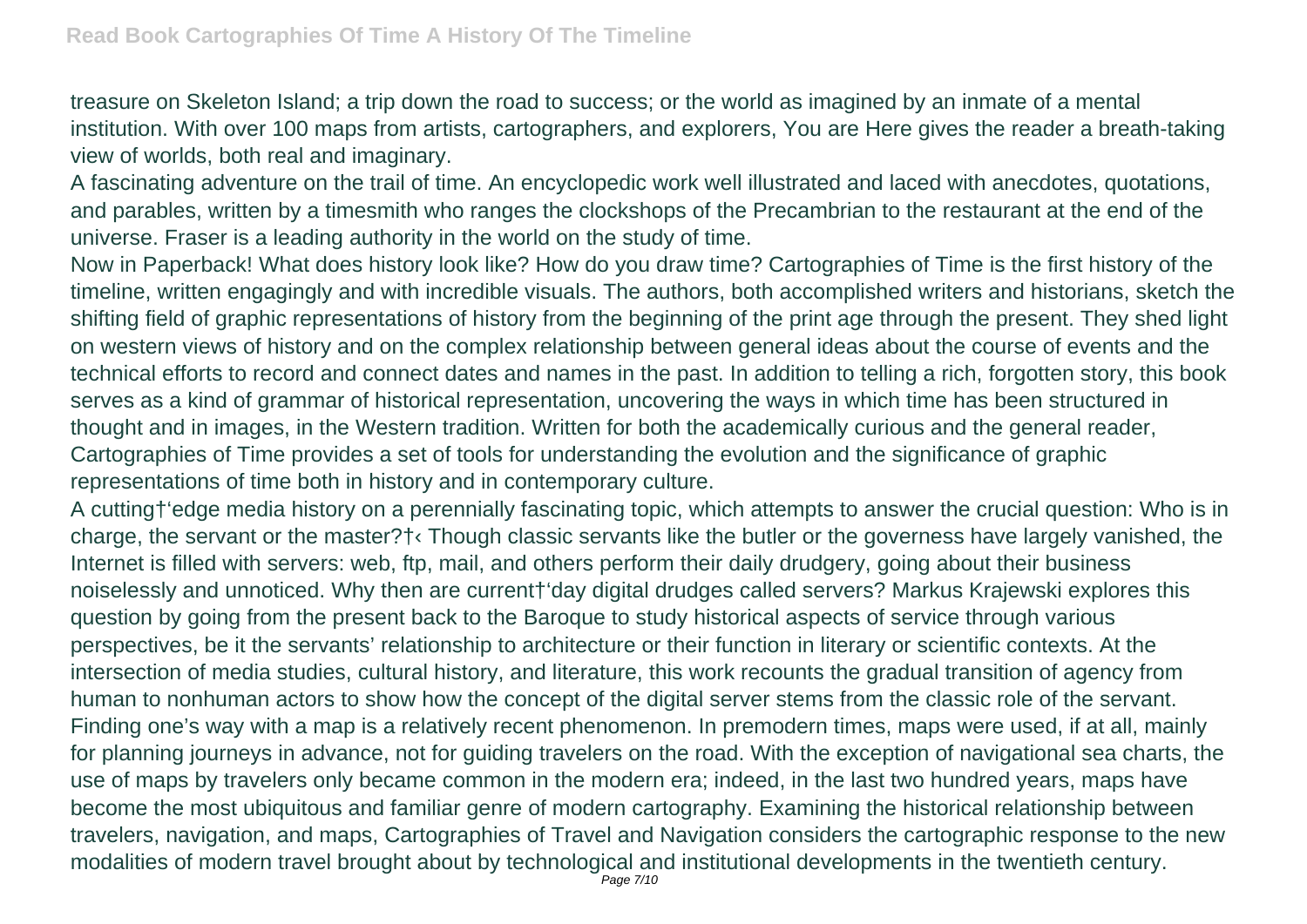Highlighting the ways in which the travelers, operators, and planners of modern transportation systems value maps as both navigation tools and as representatives of a radical new mobility, this collection brings the cartography of travel—by road, sea, rail, and air—to the forefront, placing maps at the center of the history of travel and movement. Richly and colorfully illustrated, Cartographies of Travel and Navigation ably fills the void in historical literature on transportation mapping.

# Chronology.

A collection of ten maps and essays about social issues from globalization to garbage; surveillance to extraordinary rendition; statelessness to visibility; deportation to migration. Inherently political, the atlas provides a critical foundation for an area of work that bridges art/design, cartography/geography, and activism. The maps and essays provoke new understandings of networks and representations of power and its effects on people and places.

"A compelling read" that reveals how maps became informational tools charting everything from epidemics to slavery (Journal of American History). In the nineteenth century, Americans began to use maps in radically new ways. For the first time, medical men mapped diseases to understand and prevent epidemics, natural scientists mapped climate and rainfall to uncover weather patterns, educators mapped the past to foster national loyalty among students, and Northerners mapped slavery to assess the power of the South. After the Civil War, federal agencies embraced statistical and thematic mapping in order to profile the ethnic, racial, economic, moral, and physical attributes of a reunified nation. By the end of the century, Congress had authorized a national archive of maps, an explicit recognition that old maps were not relics to be discarded but unique records of the nation's past. All of these experiments involved the realization that maps were not just illustrations of data, but visual tools that were uniquely equipped to convey complex ideas and information. In Mapping the Nation, Susan Schulten charts how maps of epidemic disease, slavery, census statistics, the environment, and the past demonstrated the analytical potential of cartography, and in the process transformed the very meaning of a map. Today, statistical and thematic maps are so ubiquitous that we take for granted that data will be arranged cartographically. Whether for urban planning, public health, marketing, or political strategy, maps have become everyday tools of social organization, governance, and economics. The world we inhabit—saturated with maps and graphic information—grew out of this sea change in spatial thought and representation in the nineteenth century, when Americans learned to see themselves and their nation in new dimensions.

Maps organize us in space, but they also organize us in time. Looking around the world for the last five hundred years, Time in Maps shows that today's digital maps are only the latest effort to insert a sense of time into the spatial medium of maps. Historians Kären Wigen and Caroline Winterer have assembled leading scholars to consider how maps from all Page 8/10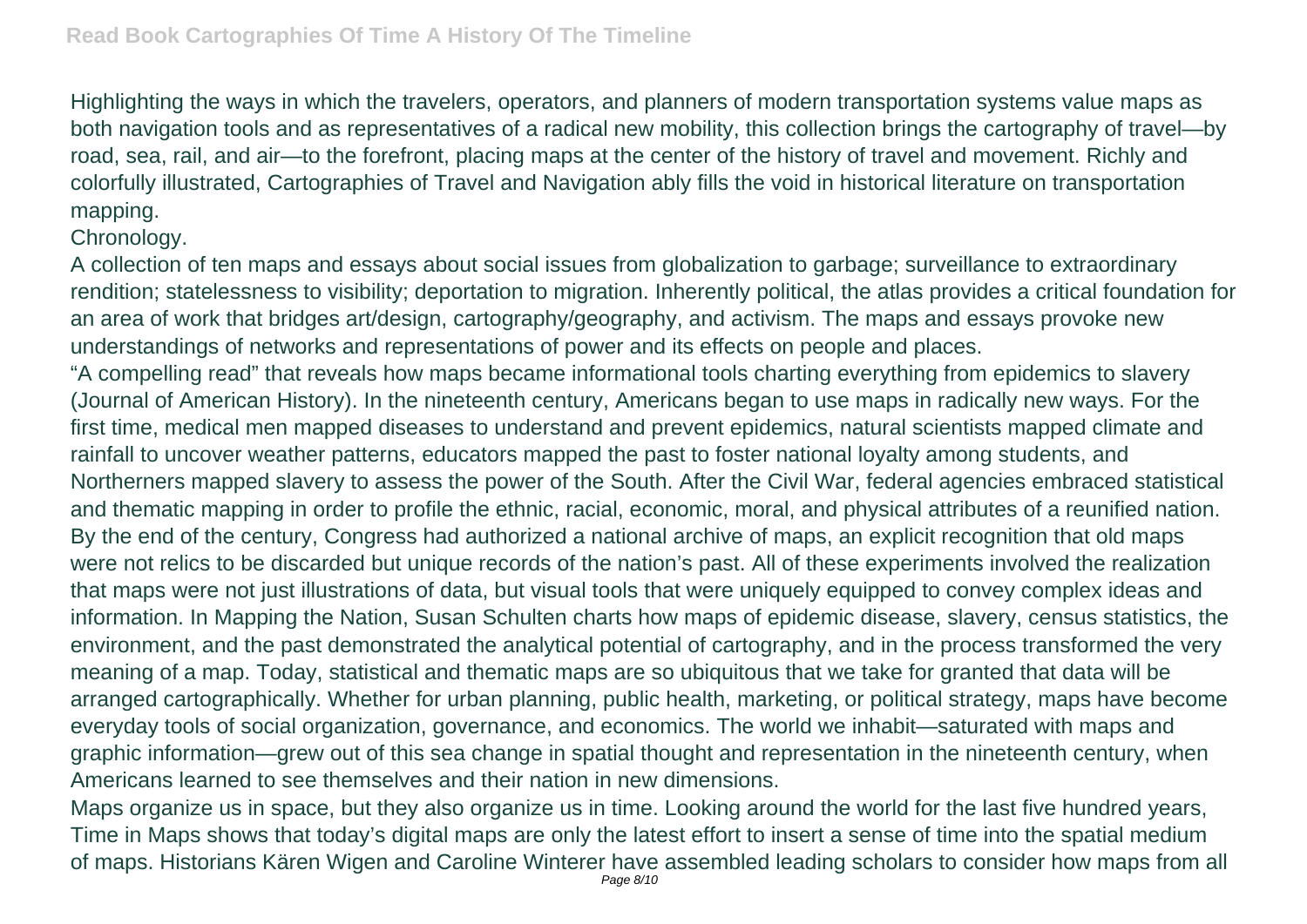over the world have depicted time in ingenious and provocative ways. Focusing on maps created in Spanish America, Europe, the United States, and Asia, these essays take us from the Aztecs documenting the founding of Tenochtitlan, to early modern Japanese reconstructing nostalgic landscapes before Western encroachments, to nineteenth-century Americans grappling with the new concept of deep time. The book also features a defense of traditional paper maps by digital mapmaker William Rankin. With more than one hundred color maps and illustrations, Time in Maps will draw the attention of anyone interested in cartographic history.

Not so long ago, it seemed the intellectual positions on globalization were clear, with advocates and opponents making their respective cases in decidedly contrasting terms. Recently, however, the fronts have shifted dramatically. The aim of this publication is to contribute philosophical depth to the debates on globalization conducted within various academic fields – principally by working out its normative dimensions. The interdisciplinary nature of this book's contributors also serves to scientifically ground the ethical-philosophical discourse on global responsibility. Though by no means exhaustive, the expansive scope of the works herein encompasses such other topics as the altering consciousness of space and time, and the phenomenon of globalization as a discourse, as an ideology and as a symbolic form. Over the past four decades, the volumes published in the landmark History of Cartography series have both chronicled and encouraged scholarship about maps and mapping practices across time and space. As the current director of the project that has produced these volumes, Matthew H. Edney has a unique vantage point for understanding what "cartography" has come to mean and include. In this book Edney disavows the term cartography, rejecting the notion that maps represent an undifferentiated category of objects for study. Rather than treating maps as a single, unified group, he argues, scholars need to take a processual approach that examines specific types of maps—sea charts versus thematic maps, for example—in the context of the unique circumstances of their production, circulation, and consumption. To illuminate this bold argument, Edney chronicles precisely how the ideal of cartography that has developed in the West since 1800 has gone astray. By exposing the flaws in this ideal, his book challenges everyone who studies maps and mapping practices to reexamine their approach to the topic. The study of cartography will never be the same. Cartographic cogitator Mark Monmonier shares his insights about the relationships between networks and maps in a collection of essays.

Introduction to Part II - Kären Wigen -- Mapping the City -- 13. Characteristics of Premodern Urban Space - Tamai Tetsuo -- 14. Evolving Cartography of an Ancient Capital - Uesugi Kazuhiro -- 15. Historical Landscapes of Osaka - Uesugi Kazuhiro -- 16. The Urban Landscape of Early Edo in an East Asian Context - Tamai Tetsuo -- 17. Spatial Visions of Status - Ronald P. Toby -- 18. The Social Landscape of Edo - Paul Waley -- 19. What Is a Street? - Mary Elizabeth Berry